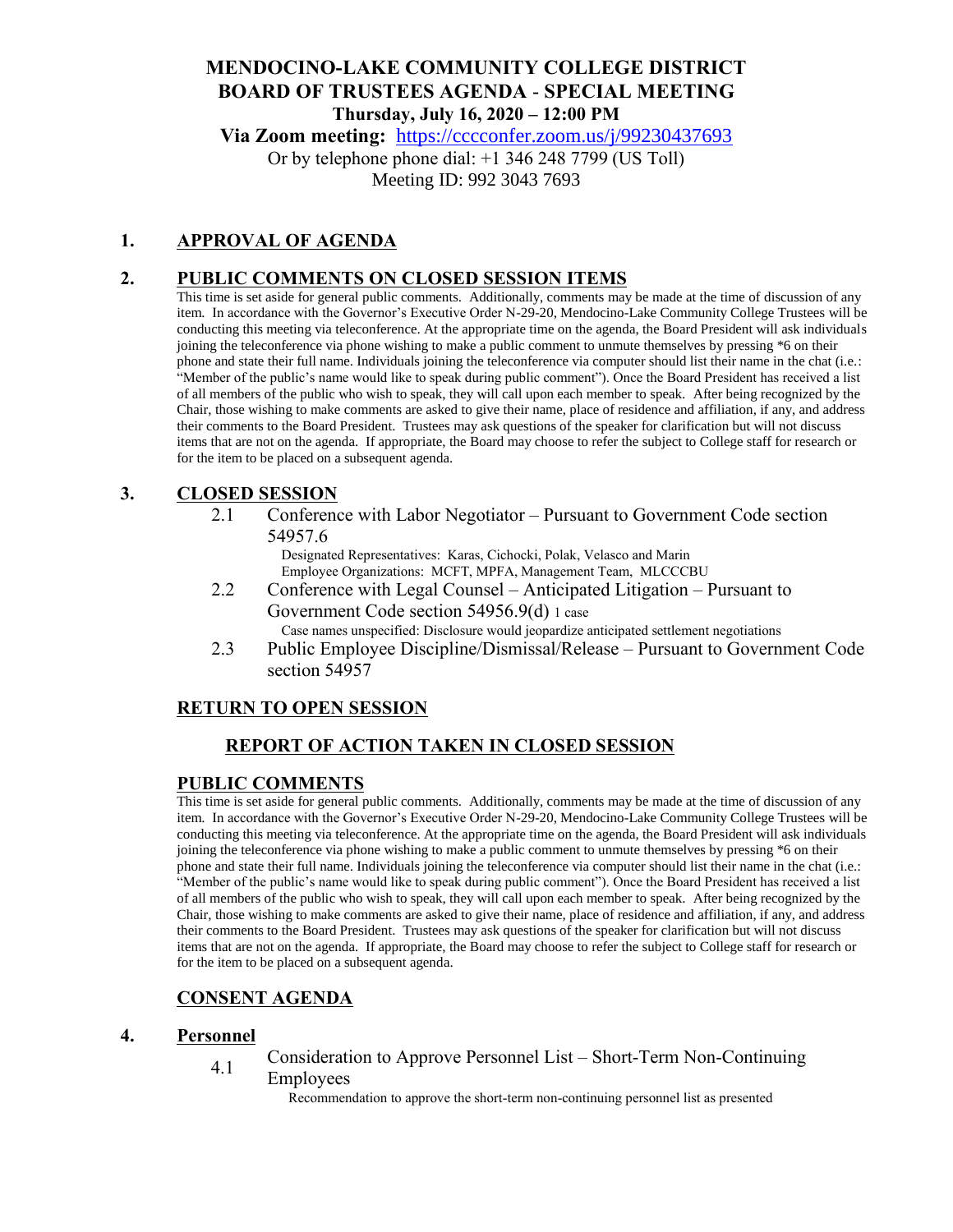#### 4.2 Consideration to Approve Classified Administrator Contract – Categorically Funded

Recommendation to approve the Classified Administrator – Categorically Funded contract as presented

# **5. ACTION ITEMS**

5.1 Award of Contract for the MacMillan Hall Chiller Replacement Project Recommendation to award the contract for the MacMillan Hall Chiller replacement project as presented

# **6. ADJOURNMENT**

**ADA Compliance: Persons with disabilities needing assistance, please notify the Superintendent/President's Office at 468-3071 no later than 24 hours prior to the scheduled meeting.** 

**Agenda Packet and Supporting Documents Notice: The agenda packet and supporting materials can be found on the college website at :** <https://www.mendocino.edu/college/board-trustees/board-trustees-agendas-and-minutes>

#### *Future Board Meetings:*

*Regular Meeting – Wednesday, August 12, 2020, 4:00 PM, via ZOOM*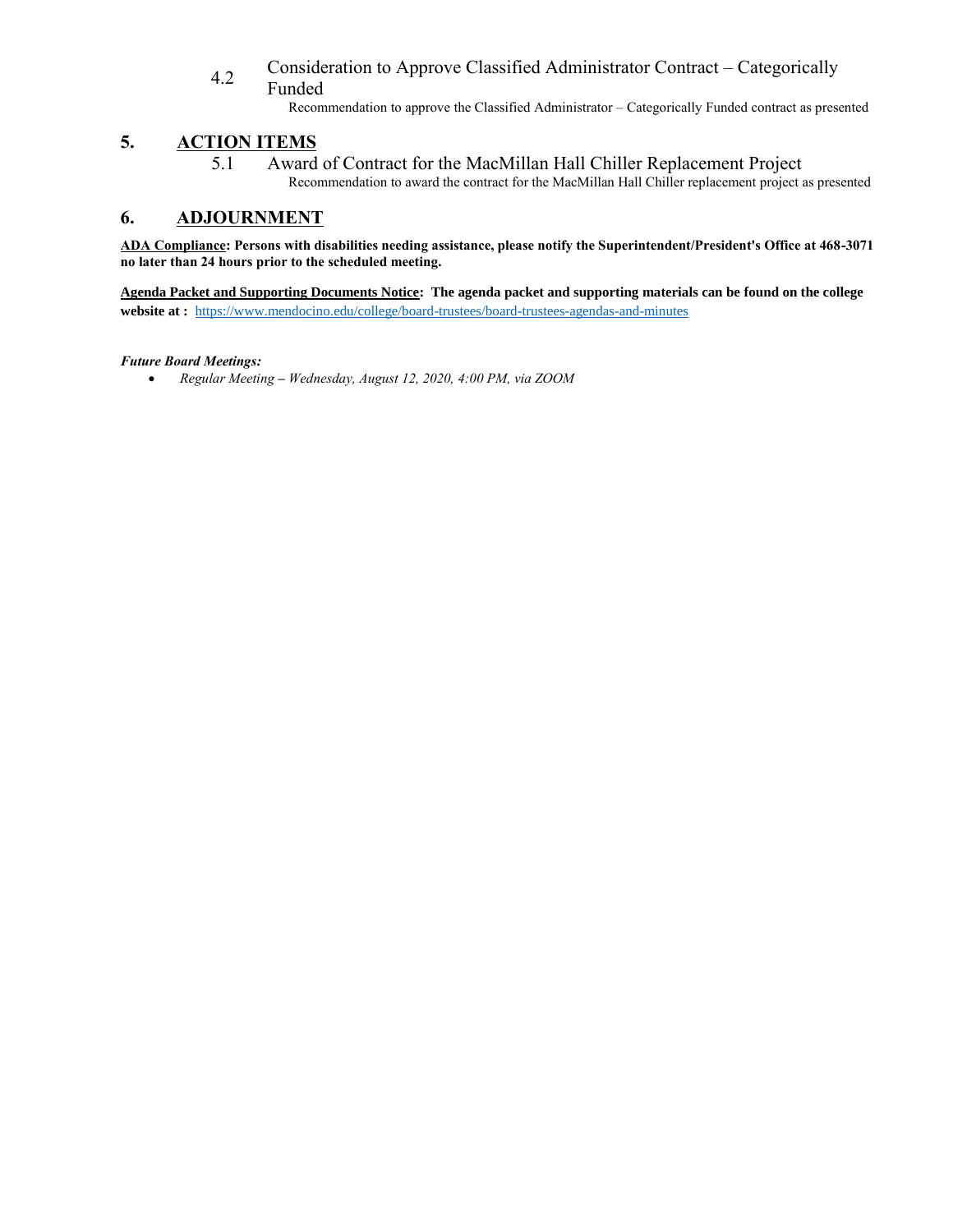# SUBJECT: EMPLOYMENT – SHORT-TERM NON-CONTINUING (STNC) EMPLOYEES

### SYNOPSIS:

Approval/ratification of employment of short-term non-continuing (STNC) employees is requested.

#### RECOMMENDATION:

The Superintendent/President recommends approval of this Board item as presented.

#### ANALYSIS:

Education Code 88003 authorizes a governing board to hire short-term (temporary, hourly) employees for less than 75% of a school year, up to 180 days.

Education Code 70902(d) permits a governing board to adopt a rule delegating the authority to hire short-term employees to the Superintendent/President, or designee. This district has adopted such a rule in Policy No. 703.

EC 88003 was amended to require districts to specify at a regularly scheduled Board meeting the service to be performed, as well as the start and end dates of the service.

*Reference Board Policy 703, Employment of Short-Term, Substitute Employees*

#### MOTION/ACTION:

RESOLVED, That the Mendocino-Lake Community College Board of Trustees hereby approves/ratifies the employment of the short-term non-continuing (STNC) employees as presented pending receipt of all necessary employment eligibility requirements.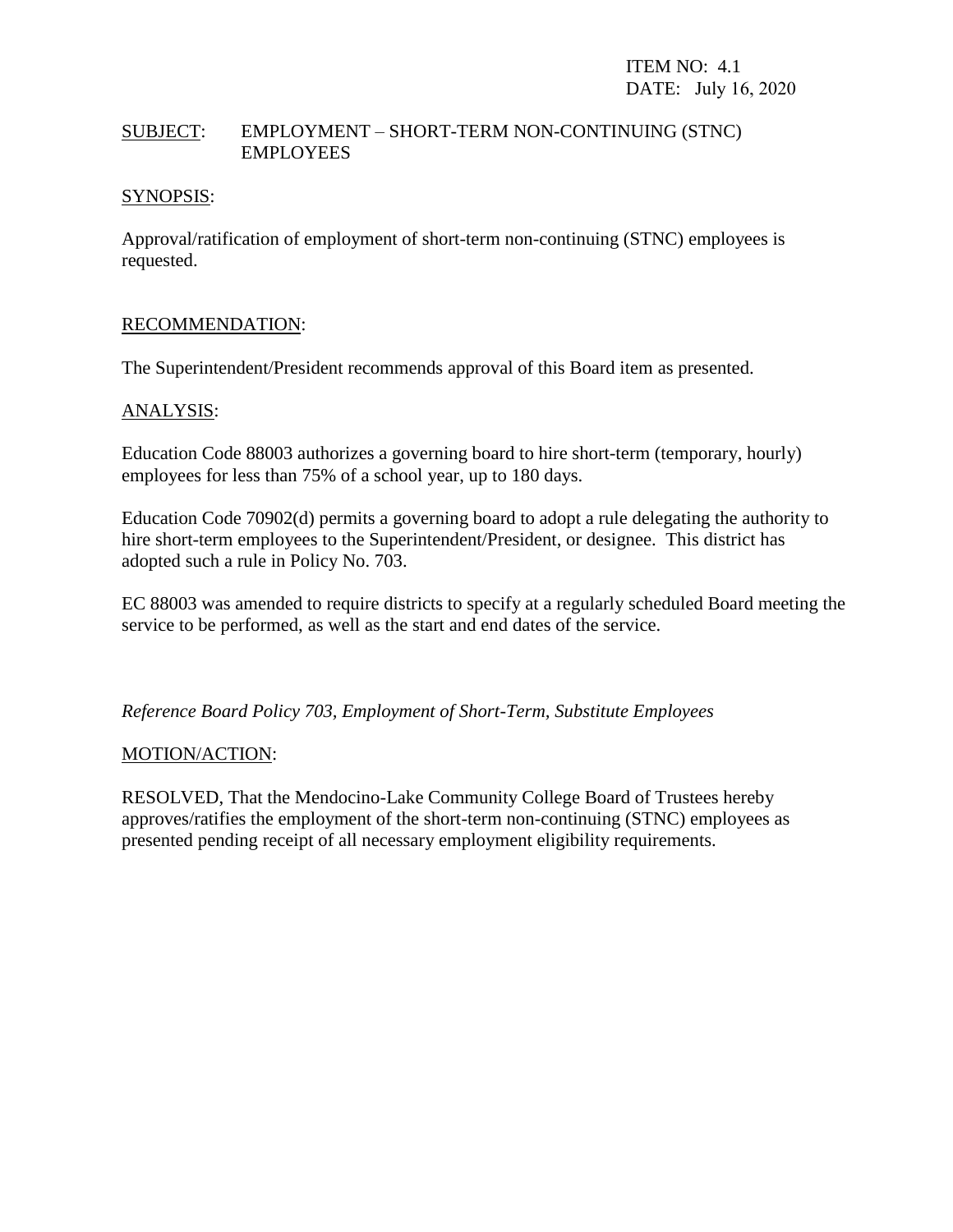| <b>Short Term Non Continuing (STNC) Employees</b>                              |                             |                                                   |                         |                   |                 |
|--------------------------------------------------------------------------------|-----------------------------|---------------------------------------------------|-------------------------|-------------------|-----------------|
| (Individual assignments may not exceed 180 days within the start and end date) |                             |                                                   |                         |                   |                 |
| <b>Last Name</b>                                                               | <b>First</b><br><b>Name</b> | <b>Position</b>                                   | <b>Department</b>       | <b>Start Date</b> | <b>End Date</b> |
| Bertolino-Haley                                                                | Aiden                       | Ag Aide II                                        | Agriculture             | 6/20/2020         | 8/15/2020       |
| Harvey                                                                         | Anne                        | <b>Program Specialist</b>                         | ML ACE                  | 7/1/2020          | 8/15/2020       |
| Moreno Peredia                                                                 | Oscar                       | <b>Special Populations Outreach</b><br>Specialist | HEP/ML ACE              | 7/13/2020         | 9/30/2020       |
| Muniz                                                                          | $\overline{Y}$ anira        | <b>Administrative Assistant</b>                   | <b>HEP/ML ACE</b>       | 7/13/2020         | 9/30/2020       |
| Schwarm                                                                        | Crystal                     | Admin I                                           | <b>Student Services</b> | 6/20/2020         | 8/15/2020       |
|                                                                                |                             |                                                   |                         |                   |                 |
| <b>Student Employees</b>                                                       |                             |                                                   |                         |                   |                 |
| (Individual assignments may not exceed 180 days within the start and end date) |                             |                                                   |                         |                   |                 |
|                                                                                | <b>First</b>                |                                                   |                         |                   |                 |
| <b>Last Name</b>                                                               | <b>Name</b>                 | <b>Position</b>                                   | <b>Department</b>       | <b>Start Date</b> | <b>End Date</b> |
| Altairano                                                                      | Ricardo                     | Tutor                                             | Learning Center         | 6/15/2020         | 7/30/2020       |
| Baca                                                                           | Gabriel                     | Tutor                                             | Learning Center         | 6/15/2020         | 7/30/2020       |
| <b>Bray</b>                                                                    | Leland                      | Tutor                                             | <b>MESA</b>             | 6/15/2020         | 7/30/2020       |
| Duong                                                                          | Wesley                      | Tutor                                             | <b>MESA</b>             | 6/15/2020         | 7/30/2020       |
| Gonzalez                                                                       | Jorge                       | Tutor                                             | <b>MESA</b>             | 6/15/2020         | 7/30/2020       |
| Lazaro                                                                         | Caitlin                     | Tutor                                             | Learning Center         | 6/15/2020         | 7/30/2020       |
| Morgan                                                                         | Scott                       | Tutor                                             | Learning Center         | 6/15/2020         | 7/30/2020       |
| Pham                                                                           | Nhung                       | Tutor                                             | <b>MESA</b>             | 6/15/2020         | 7/30/2020       |
| Rystad                                                                         | Connie                      | Tutor                                             | Learning Center         | 6/15/2020         | 7/30/2020       |
| Walker                                                                         | Rayna                       | Tutor                                             | <b>MESA</b>             | 6/15/2020         | 7/30/2020       |
|                                                                                |                             |                                                   |                         |                   |                 |
| <b>Non-Student Tutors</b>                                                      |                             |                                                   |                         |                   |                 |
| (Individual assignments may not exceed 180 days within the start and end date) |                             |                                                   |                         |                   |                 |
| Hernandez                                                                      | Fatima                      | Tutor                                             | HEP/ML ACE              | 7/1/2020          | 9/30/2020       |
| Vivas-Navarro                                                                  | Monica                      | Tutor                                             | <b>HEP/ML ACE</b>       | 7/1/2020          | 9/30/2020       |
| Muniz-Madrigal                                                                 | Maria                       | Tutor                                             | <b>HEP/ML ACE</b>       | 7/1/2020          | 9/30/2020       |
| Gallegos-Ruiz                                                                  | Miriam                      | Tutor                                             | HEP/ML ACE              | 7/1/2020          | 9/30/2020       |
|                                                                                |                             |                                                   |                         |                   |                 |
|                                                                                |                             |                                                   |                         |                   |                 |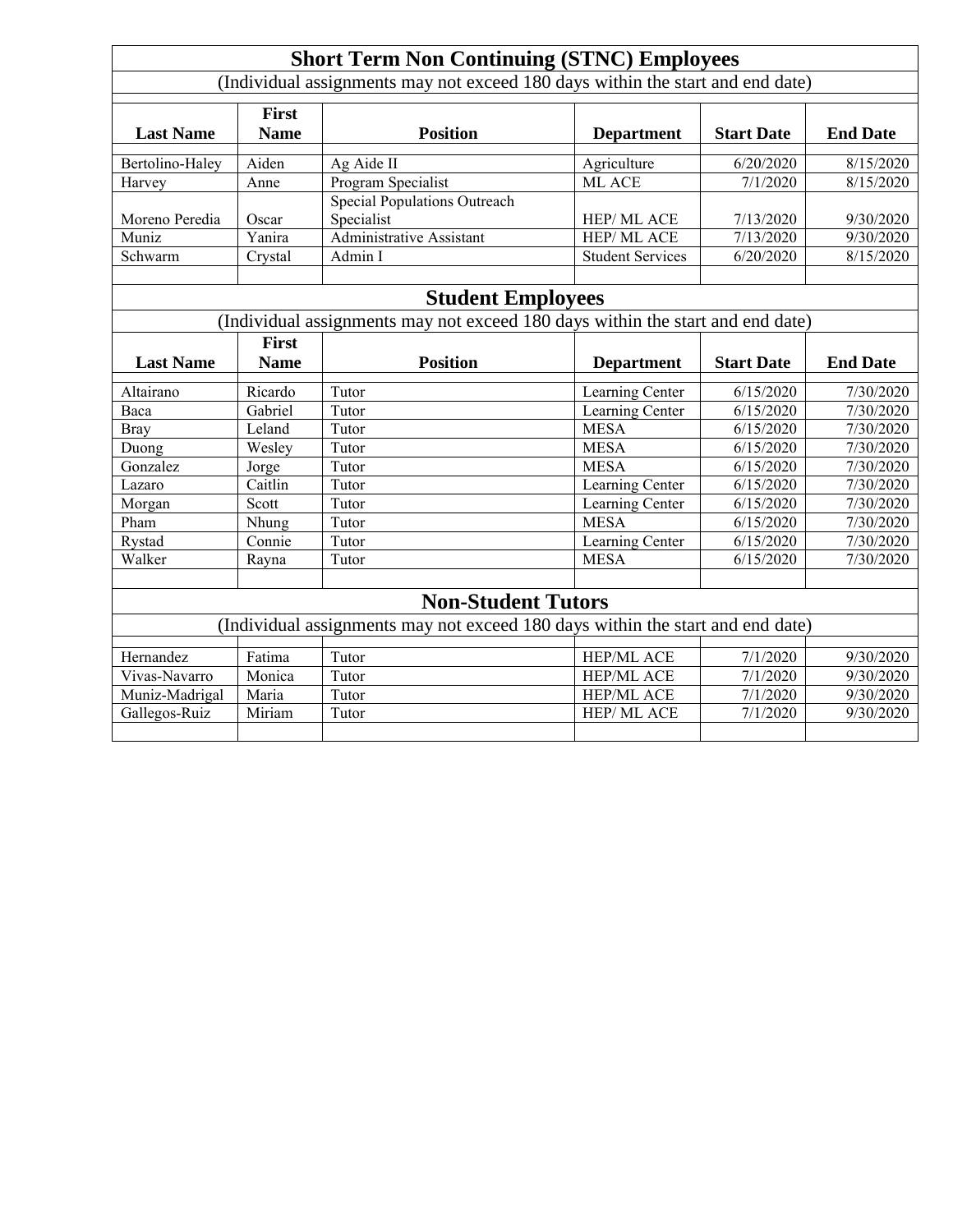# SUBJECT: CLASSIFIED ADMINISTRATOR CONTRACTS

# SYNOPSIS:

Approval of classified administrator contracts.

# RECOMMENDATION:

The Superintendent/President recommends that this item be approved as presented.

# ANALYSIS:

A layoff notice for Jackeline Gonzalez de Orozco was approved at the March 11, 2020 board meeting; effective July 1, 2020, due to the end of funding for the High School Equivalency Program (HEP).

On June 10, 2020; the District received notification that the funding for continuation for HEP Funding was extended for 5 years; effective July 1, 2020.

As such, Interim Superintendent/President Cichocki approved the action to rescind the layoff notice for Ms. Gonzalez de Orozco on June 18, 2020.

Presented today is a recommendation to renew Ms. Gonzalez de Orozco's categorical contract.

Section 72411(a) of the Education Code states that educational administrators shall be employed and classified administrators may be employed by the Board of Trustees by contract up to four years in duration. At this time, the following classified administrator contracts are recommended for approval.

# **One Year Categorical Contracts:**

Jackeline Gonzalez de Orozco, Program Manager - HEP Classified Administrator Contract, 7/1/2020-6/30/2021

# MOTION/ACTION:

RESOLVED, That the Mendocino-Lake Community College District Board of Trustees hereby approves the classified administrator contract as presented.